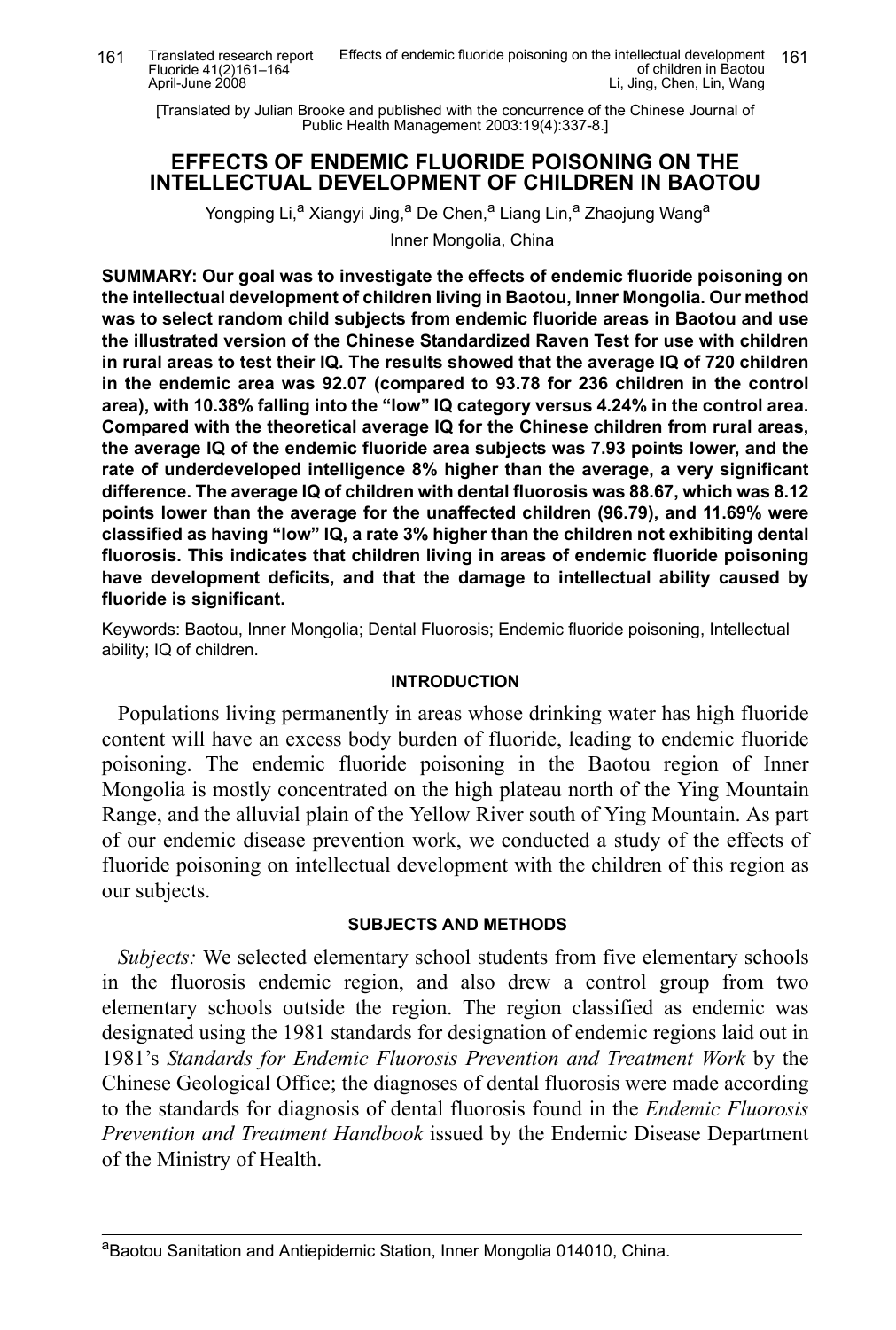| 162 | Translated research report | Effects of endemic fluoride poisoning on the intellectual development 162 |  |
|-----|----------------------------|---------------------------------------------------------------------------|--|
|     | Fluoride 41(2)161-164      | of children in Baotou                                                     |  |
|     | April-June 2008            | Li, Jing, Chen, Lin, Wang                                                 |  |

*IQ testing:* Using the Chinese Standardized Raven Test (illustrated version for use with rural children), a sample of children 6-13 years old were selected and collectively tested by class. A base score was calculated by comparison with standard answers, and then the final IQ calculated with reference to the standardized Chinese Raven IQ Test for Rural Children, table of norms #2 (CRT-RC2; as published by the Tianjin Endocrinology Research Center and the Medical Psychology Research and Teaching Section of Tianjin Medical University in August, 1997). General intellectual ability was assessed based on the IQ score, with subjects placed in the following seven categories: outstanding  $(IQ > 130)$ , excellent (120–129), above average (110–119), average (90–109), below average (80–89), borderline (70–79), and low (IQ <69). These data were then entered into Foxpro and SQL databases for statistical analysis.

# **RESULTS**

*Incidence of dental fluorosis in children from the endemic fluoride poisoning zone:* In addition to the IQ testing, students from the five primary schools in the fluoride-poisoned zone were examined for dental fluorosis; in total, 720 students were examined for the disease, including 381 boys and 339 girls, and 419 cases of dental fluorosis were diagnosed, a disease rate of 58.19%. Students from the two schools in the control area were also examined; of the 236 (114 boys, 118 girls) that were tested, 29 were found to have dental fluorosis, a disease rate of 12.29%. The incidence of dental fluorosis in children from the subject area was clearly higher than the control, and this difference was statistically significant ( $p<0.01$ ).

*Distribution of IQ scores of the children from the endemic fluoride poisoning area:* The IQ scores of the children from the endemic area showed a clear leftward shift, with the average IQ (92.07) lower than the control; this difference was not significant, however. The rate of children classified as having low IQ is clearly higher than the control group, and this result does have high statistical significance (see Table 1).

| Type     | n   | Mean±SD     |       | Significance of |       |        |         |         |      |            |
|----------|-----|-------------|-------|-----------------|-------|--------|---------|---------|------|------------|
|          |     |             | < 69  | 70-79           | 80-89 | 90-109 | 110-119 | 120-129 | >130 | average IQ |
| Endem ic | 720 | 92.07±17.12 | 10.38 | 11.67           | 17.78 | 42.50  | 11.94   | 4.72    | 0.56 |            |
| Control  | 236 | 93.78±14.30 | 4.24  | 12.29           | 17.37 | 51.27  | 12.29   | 2.12    | 0.42 | p > 0.05   |

**Table 1.** Distribution of IQ scores of children in the endemic fluorosis and the control areas

*Comparison of IQ distributions between the children from the area of endemic fluoride poisoning and the theoretical standard distribution (Table 2):*

| Table 2. Comparison of IQ distribution between the fluoride endem ic children and the theoretical standard |     |                   |       |       |       |                  |             |         |       |                 |  |
|------------------------------------------------------------------------------------------------------------|-----|-------------------|-------|-------|-------|------------------|-------------|---------|-------|-----------------|--|
|                                                                                                            | n   |                   |       |       |       | Distribution (%) |             |         |       | Significance of |  |
| Type                                                                                                       |     | $Mean \pm SD$     | < 69  | 70-79 | 80-89 | 90-109           | $110 - 119$ | 120-129 | >1.30 | average IQ      |  |
| Endemic                                                                                                    | 720 | $92.07 \pm 17.12$ | 10.38 | 11.67 | 17 78 | 42.50            | 11 94       | 4.72    | 0.56  |                 |  |
| Theoretical                                                                                                |     | $100.00 + 15.00$  | 2.20  | 6.70  | 16.10 | 50.00            | 16.10       | 6.72    | 2.20  | p < 0.01        |  |

*Comparison of the IQ distribution of children with or without dental fluorosis among children living in areas with endemic fluoride poisoning:*Among children from the endemic area, 419 were suffering from dental fluorosis, and 301 were disease-free. The average IQ of the dental fluorosis sufferers is clearly lower than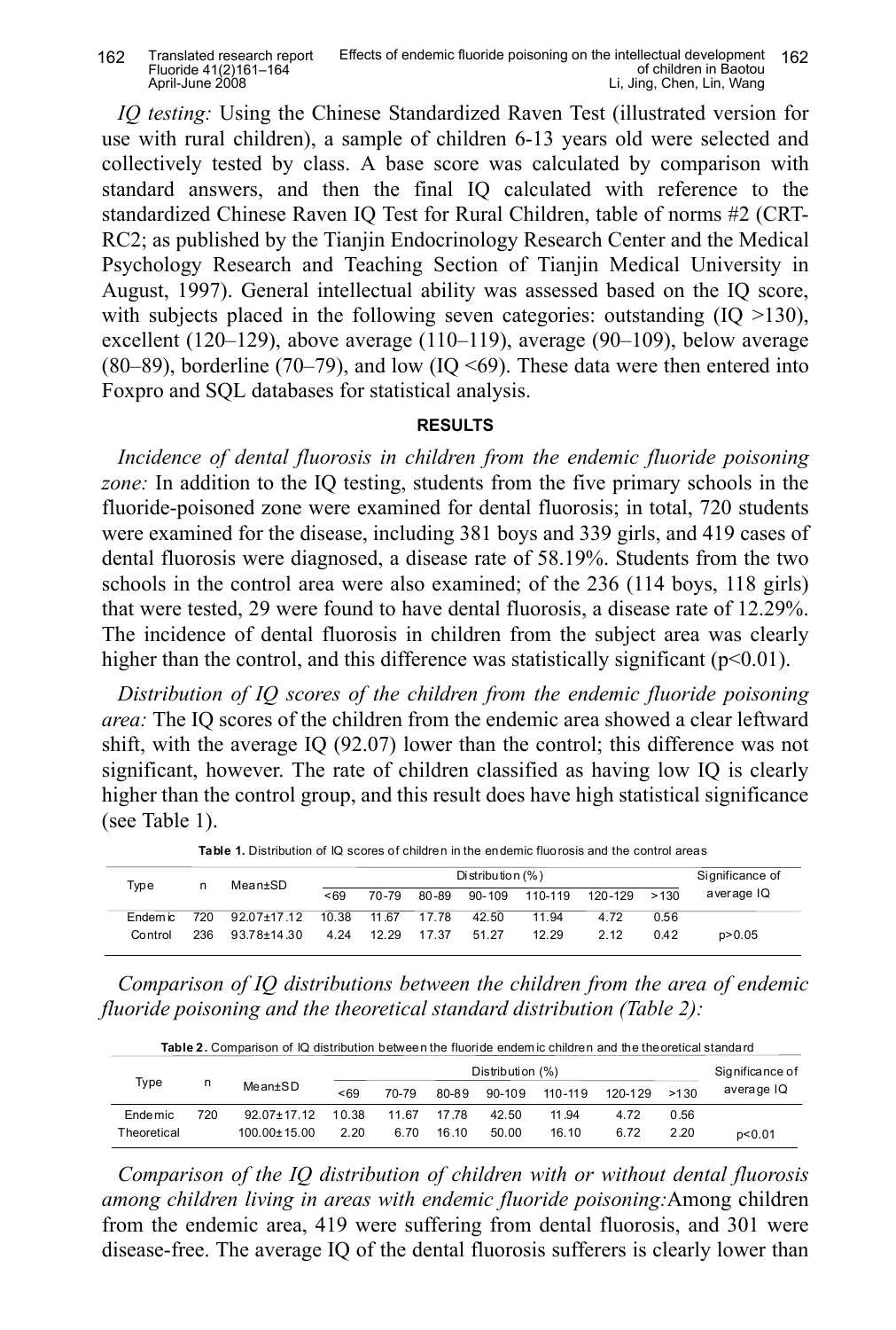#### Translated research report Fluoride 41(2)161–164 April-June 2008 163 I ranslated research report Effects of endemic fluoride poisoning on the intellectual development 163 of children in Baotou Li, Jing, Chen, Lin, Wang

that of non-sufferers, and this difference is extremely significant. The rate of fluorosis sufferers with "low" IQ is elevated as compared with the non-sufferers, but this result is not significant. The general results indicate that, within a fluorosis endemic area, the intellectual ability of children suffering from dental fluorosis is diminished when compared with non-sufferers (Table 3).

|               |     |                   |       |       |       | Distribution (%) |         |         |      | <b>Significance</b> |
|---------------|-----|-------------------|-------|-------|-------|------------------|---------|---------|------|---------------------|
| Region/Type   | n   | Mean $\pm$ SD     | 58    | 70-79 | 80-89 | $90 - 109$       | 110-119 | 120-129 | >130 | of average<br>IQ    |
| Guyang/       |     |                   |       |       |       |                  |         |         |      |                     |
| Suffe rers    | 164 | 86.29±13.33       | 10.98 | 18.29 | 23.78 | 45.73            | 1.22    | 0.00    | 0.56 | p > 0.01            |
| Non-sufferers | 141 | 93.16±15.00       | 10.64 | 7.09  | 22.70 | 36.88            | 17.73   | 3.55    | 1.42 |                     |
| Damao/        |     |                   |       |       |       |                  |         |         |      |                     |
| Suffe rers    | 255 | $90.20 \pm 16.23$ | 13.73 | 12.16 | 15.29 | 48.63            | 7.84    | 2.35    | 0.00 | p < 0.01            |
| Non-sufferers | 160 | 100.00±18.66      | 6.63  | 8.75  | 11.25 | 34.38            | 24.38   | 14.38   | 1.25 |                     |
| Both/         |     |                   |       |       |       |                  |         |         |      |                     |
| Suffe rers    | 419 | 88.67±15.26       | 11.69 | 15.51 | 18.62 | 47.49            | 5.25    | 1.43    | 0.00 | p < 0.01            |
| Non-sufferers | 301 | 96.79±18.43       | 9.63  | 6.31  | 16.61 | 35.55            | 21.26   | 9.30    | 1.33 |                     |

 **Table 3.** Comparison of IQ distribution for sufferers and non-sufferers of dental fluorosis in three endemic regions

*Comparison of IQ distribution by gender within the region of endemic fluoride poisoning:* Among the 720 subjects living in the endemic area, 382 were boys and 338 were girls, with average IQs of 92.24 and 91.87, respectively; the slight difference between girls and boys is not significant. With regard to the number of "low" IQ children, there were slightly more girls than boys, but this result too was not significant, demonstrating that the damage to intellectual ability caused by fluoride poisoning shows no particular gender bias.

| <b>Table 4.</b> Comparison of IQ distribution by dender within endemic region |     |                   |       |       |           |          |         |         |      |                  |  |
|-------------------------------------------------------------------------------|-----|-------------------|-------|-------|-----------|----------|---------|---------|------|------------------|--|
|                                                                               | n   | Distribution (%)  |       |       |           |          |         |         |      |                  |  |
| Gender                                                                        |     | Mean±SD           | < 69  | 70-79 | $80 - 89$ | $90-109$ | 110-119 | 120-129 | >130 | οf<br>average IQ |  |
| Male                                                                          | 382 | $92.24 \pm 16.88$ | 9.69  | 11.52 | 18.32     | 42.93    | 13.09   | 3.40    | 1.05 |                  |  |
| Female                                                                        | 338 | $91.87 \pm 17.42$ | 12.13 | 12.12 | 17.46     | 41.72    | 10.36   | 6.21    | 0.00 | p > 0.05         |  |
| To tal                                                                        | 720 | $92.07 \pm 17.12$ | 10.83 | 11.57 | 17.78     | 42.50    | 11.94   | 4.72    | 0.56 |                  |  |

**Table 4.** Comparison of IQ distribution by gender within endemic region

#### **ANALYSIS AND DISCUSSION**

The general view of intellectual ability is that it results from two factors. The first component is innate intelligence derived from some combination of neurological function and brain structure and having little or nothing to do with environment or cultural background, for instance abilities such as general perception, short-term memory, mental agility, attention, reaction time, etc. The other factor is acquired intelligence relating to the accumulation of knowledge, education, experience, etc. Examples of this include information, vocabulary, understanding, linguistic and computational ability, etc. The test used in this study, the Raven IQ test, is intended to test basic, innate factors in the child's overall intellectual competence, and as such it is a measure of the normal development of neural function within the cerebral cortex. The critical phase in brain development happens during early childhood or the fetal stage. It is at this time that brains cells